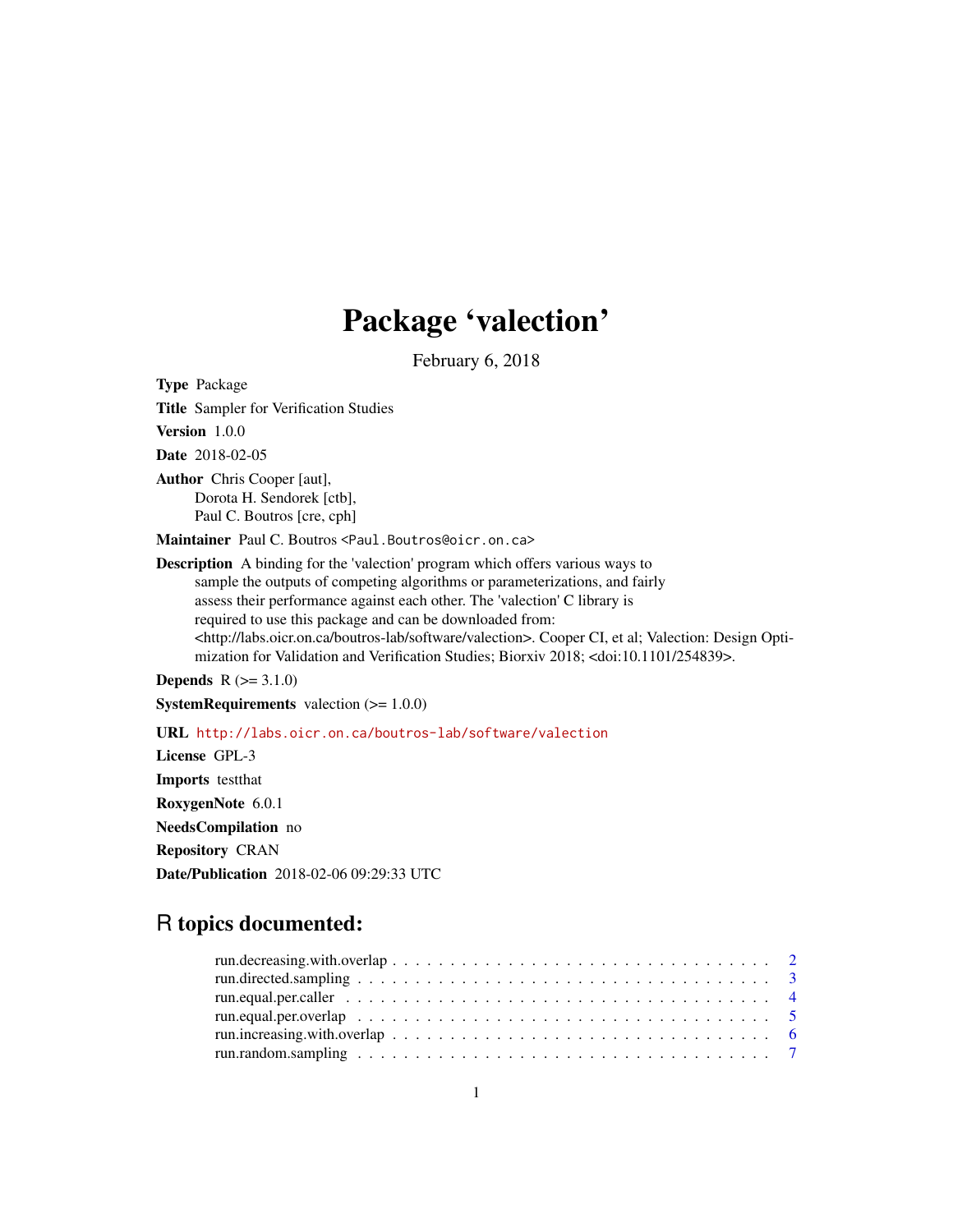#### <span id="page-1-0"></span>**Index** [8](#page-7-0) **8**

```
run.decreasing.with.overlap
```
*Run the decreasing with overlap algorithm*

#### Description

Runs the decreasing with overlap algorithm from the valection library.

#### Usage

```
run.decreasing.with.overlap(budget, infile, outfile, seed);
```
#### Arguments

| budget  | An integer specifying the number of candidates to select.                                             |
|---------|-------------------------------------------------------------------------------------------------------|
| infile  | Path to input file. It should be formatted with a tab separating the caller and call<br>on each line. |
|         | caller 1 name a call this caller made caller 2 name a call this caller made                           |
| outfile | Path to a filename where the calls should be outputted.                                               |
| seed    | An integer specifying the random seed value. Optional.                                                |

#### Details

Sampling calls where the likelihood of a call getting selected is inversely proportional to the number of callers that made the call.

#### Author(s)

Chris Cooper

#### Examples

```
## Not run:
run.decreasing.with.overlap(
budget = 5,
infile = system.file("extdata/infile_example.tsv", package = "valection"),
outfile = "outfile_decreasingWithOverlap.txt"
);
## End(Not run)
```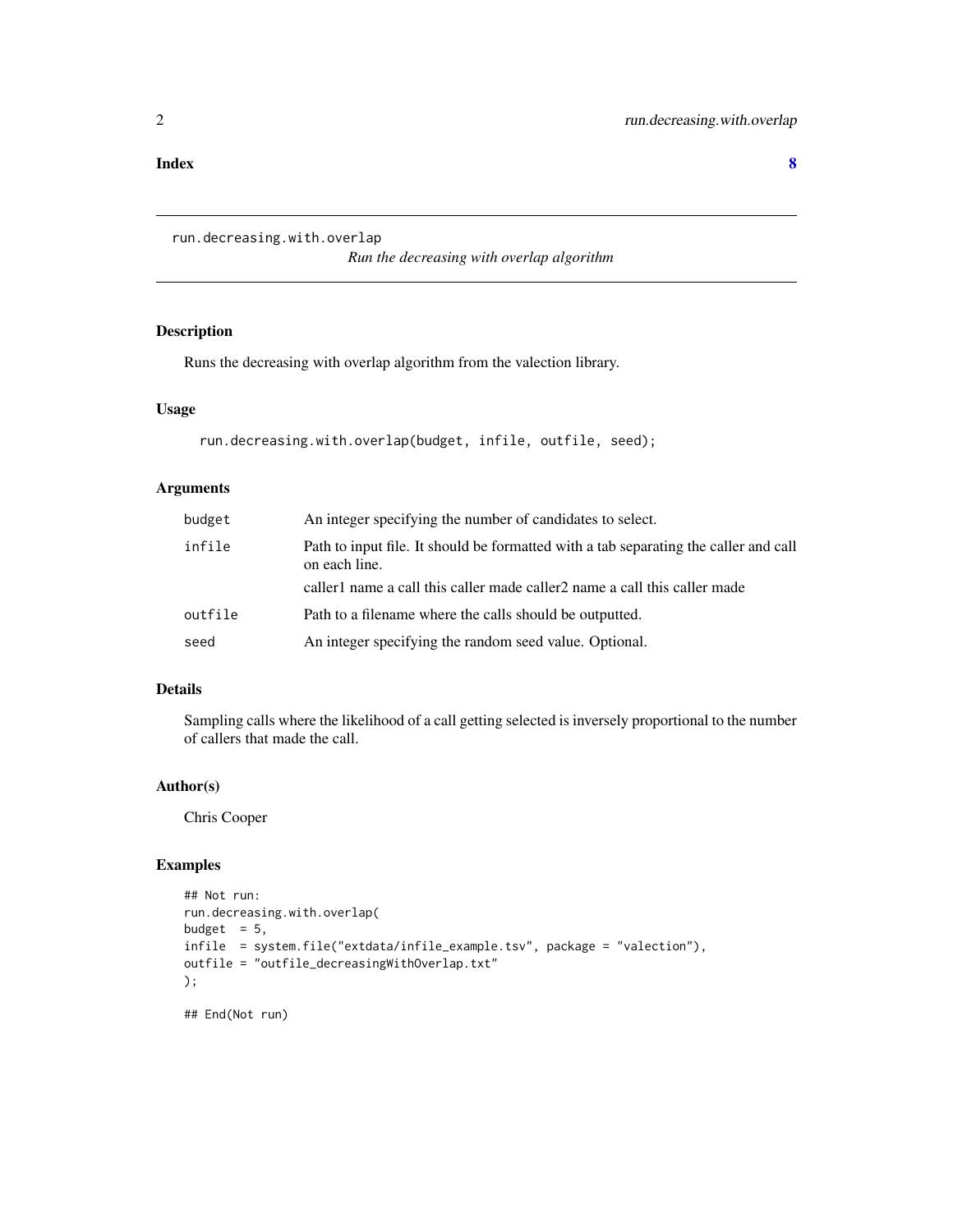<span id="page-2-0"></span>run.directed.sampling *Run the directed sampling algorithm*

#### Description

Runs the directed sampling algorithm from the valection library.

#### Usage

```
run.directed.sampling(budget, infile, outfile, seed);
```
#### Arguments

| budget  | An integer specifying the number of candidates to select.                                             |
|---------|-------------------------------------------------------------------------------------------------------|
| infile  | Path to input file. It should be formatted with a tab separating the caller and call<br>on each line. |
|         | caller 1 name a call this caller made caller 2 name a call this caller made                           |
| outfile | Path to a filename where the calls should be outputted.                                               |
| seed    | An integer specifying the random seed value. Optional.                                                |

#### Details

Sampling calls where a) an equal number of calls is selected from each caller and b) the likelihood of a call getting selected is proportional to the number of callers that made it.

#### Author(s)

Chris Cooper

#### Examples

```
## Not run:
run.directed.sampling(
budget = 5,
infile = system.file("extdata/infile_example.tsv", package = "valection"),
outfile = "outfile_directedSampling.txt"
);
```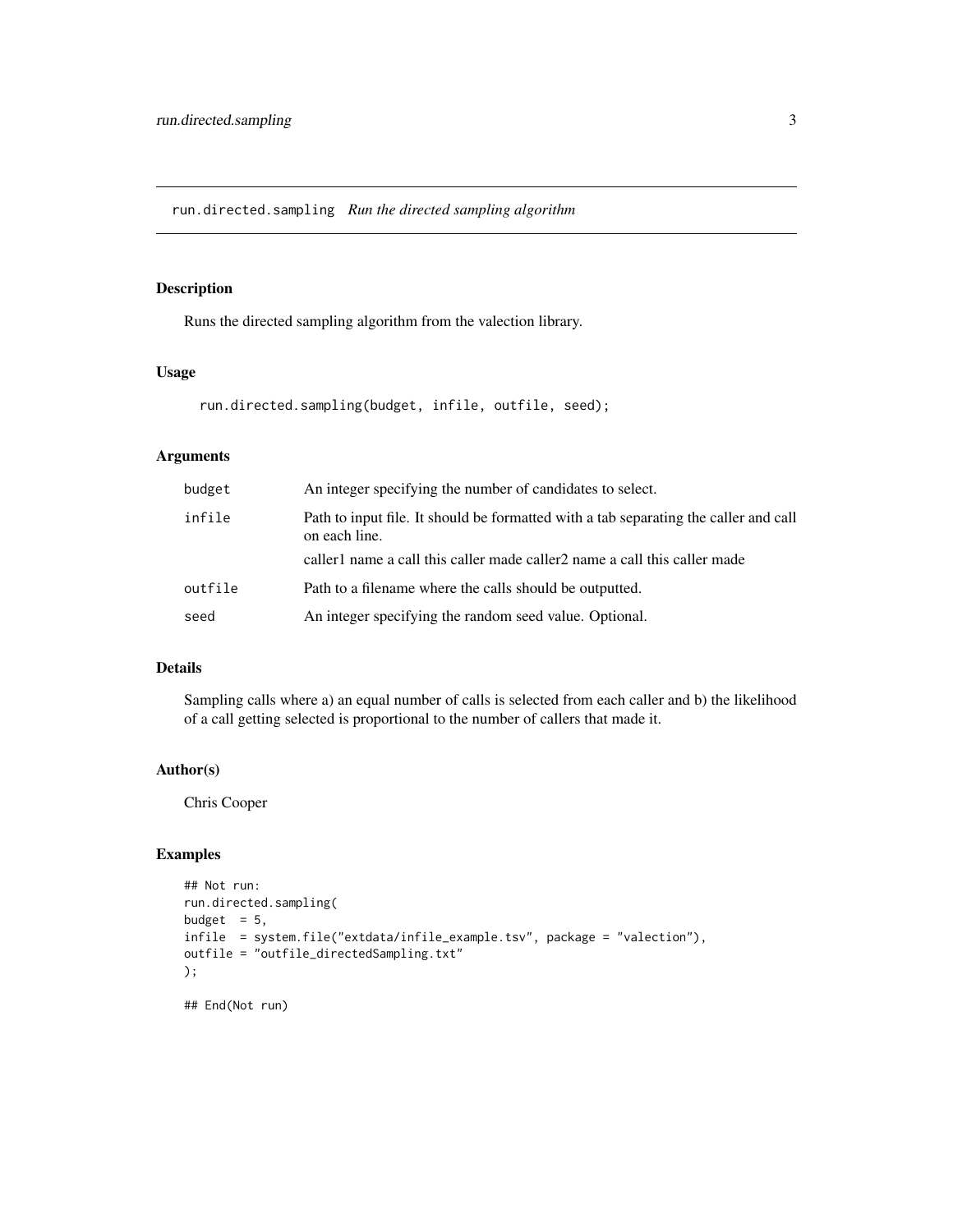#### <span id="page-3-0"></span>Description

Runs the equal per caller algorithm from the valection library.

#### Usage

```
run.equal.per.caller(budget, infile, outfile, seed);
```
#### Arguments

| budget  | An integer specifying the number of candidates to select.                                             |
|---------|-------------------------------------------------------------------------------------------------------|
| infile  | Path to input file. It should be formatted with a tab separating the caller and call<br>on each line. |
|         | caller 1 name a call this caller made caller 2 name a call this caller made                           |
| outfile | Path to a filename where the calls should be outputted.                                               |
| seed    | An integer specifying the random seed value. Optional.                                                |

#### Details

Sampling calls where an equal number of calls is selected from each caller.

#### Author(s)

Chris Cooper

#### Examples

```
## Not run:
run.equal.per.caller(
budget = 5,
infile = system.file("extdata/infile_example.tsv", package = "valection"),
outfile = "outfile_runEqualPerCaller.txt"
);
## End(Not run)
```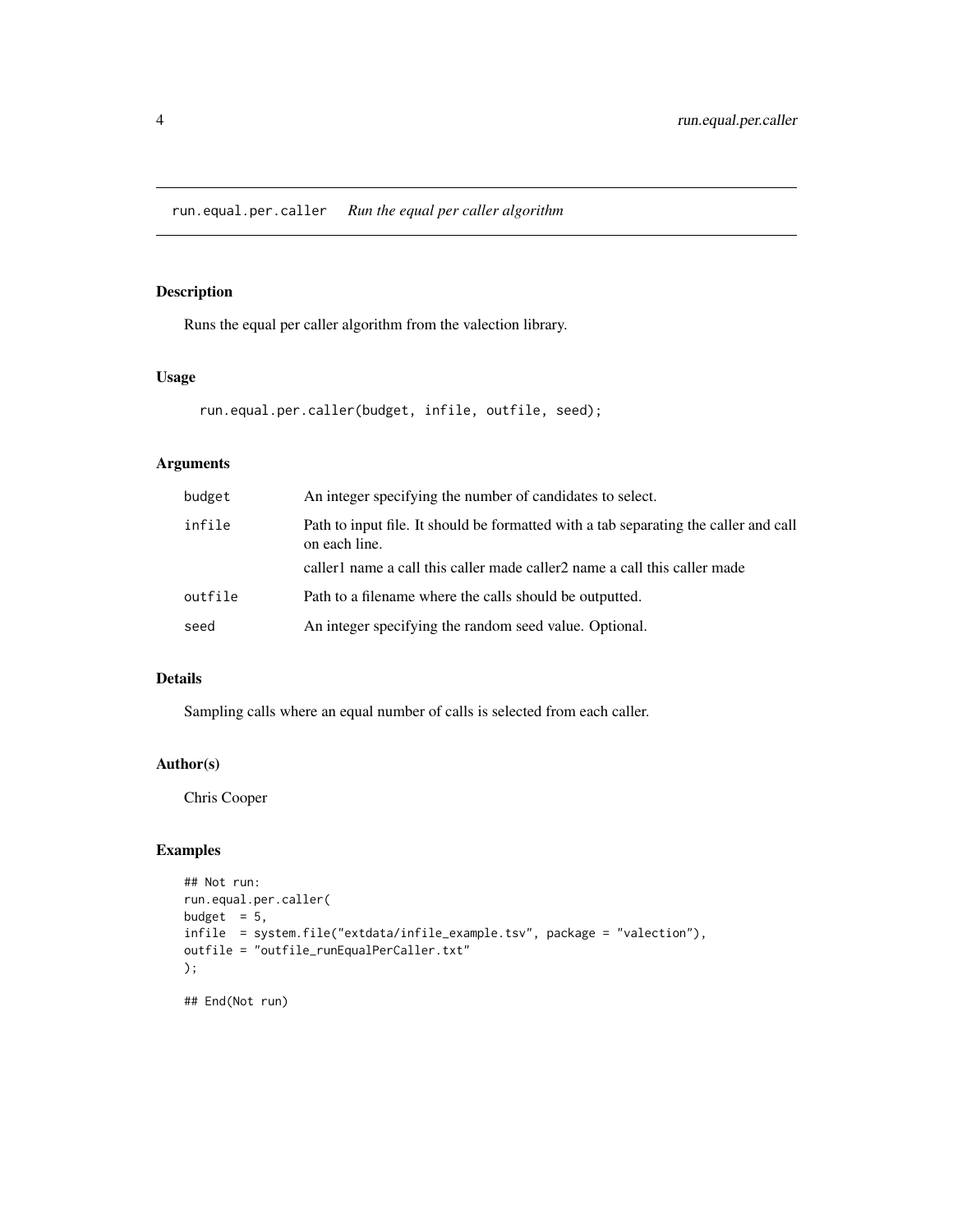<span id="page-4-0"></span>run.equal.per.overlap *Run the equal per overlap algorithm*

#### Description

Runs the equal per overlap algorithm from the valection library.

#### Usage

```
run.equal.per.overlap(budget, infile, outfile, seed);
```
#### Arguments

| budget  | An integer specifying the number of candidates to select.                                             |
|---------|-------------------------------------------------------------------------------------------------------|
| infile  | Path to input file. It should be formatted with a tab separating the caller and call<br>on each line. |
|         | caller 1 name a call this caller made caller 2 name a call this caller made                           |
| outfile | Path to a filename where the calls should be outputted.                                               |
| seed    | An integer specifying the random seed value. Optional.                                                |

#### Details

Sampling calls by, first, grouping calls by number of callers making the call and, second, selecting an equal number of calls from each group.

#### Author(s)

Chris Cooper

#### Examples

```
## Not run:
run.equal.per.overlap(
budget = 5,
infile = system.file("extdata/infile_example.tsv", package = "valection"),
outfile = "outfile_equalPerOverlap.txt"
);
```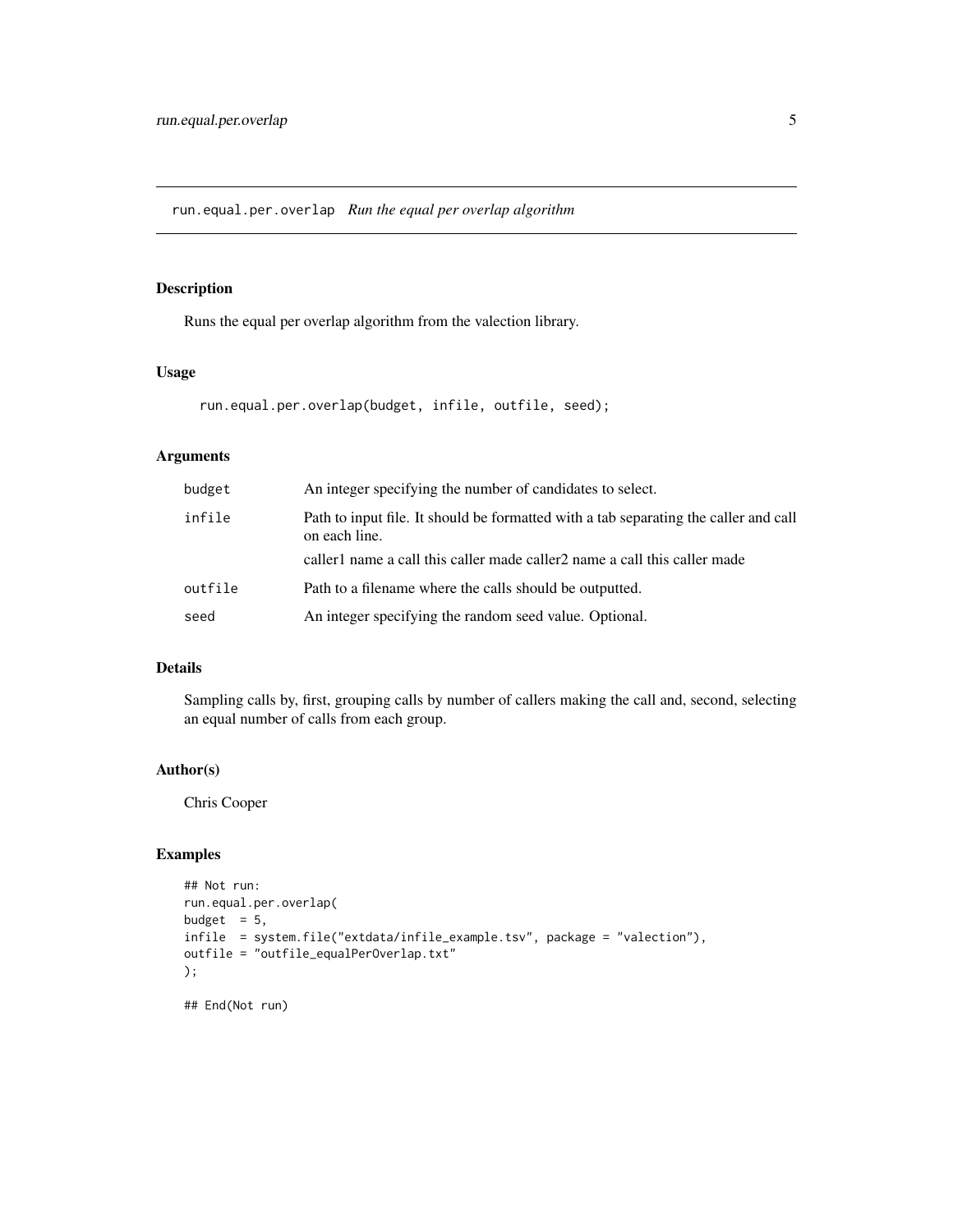```
run.increasing.with.overlap
```
*Run the increasing with overlap algorithm*

#### Description

Runs the increasing with overlap algorithm from the valection library.

#### Usage

```
run.increasing.with.overlap(budget, infile, outfile, seed);
```
#### Arguments

| budget  | An integer specifying the number of candidates to select.                                             |
|---------|-------------------------------------------------------------------------------------------------------|
| infile  | Path to input file. It should be formatted with a tab separating the caller and call<br>on each line. |
|         | caller 1 name a call this caller made caller 2 name a call this caller made                           |
| outfile | Path to a filename where the calls should be outputted.                                               |
| seed    | An integer specifying the random seed value. Optional.                                                |

#### Details

Sampling calls where the likelihood of a call getting selected is proportional to the number of callers that made the call.

#### Author(s)

Chris Cooper

#### Examples

```
## Not run:
run.increasing.with.overlap(
budget = 5,
infile = system.file("extdata/infile_example.tsv", package = "valection"),
outfile = "outfile_increasingWithOverlap.txt"
);
```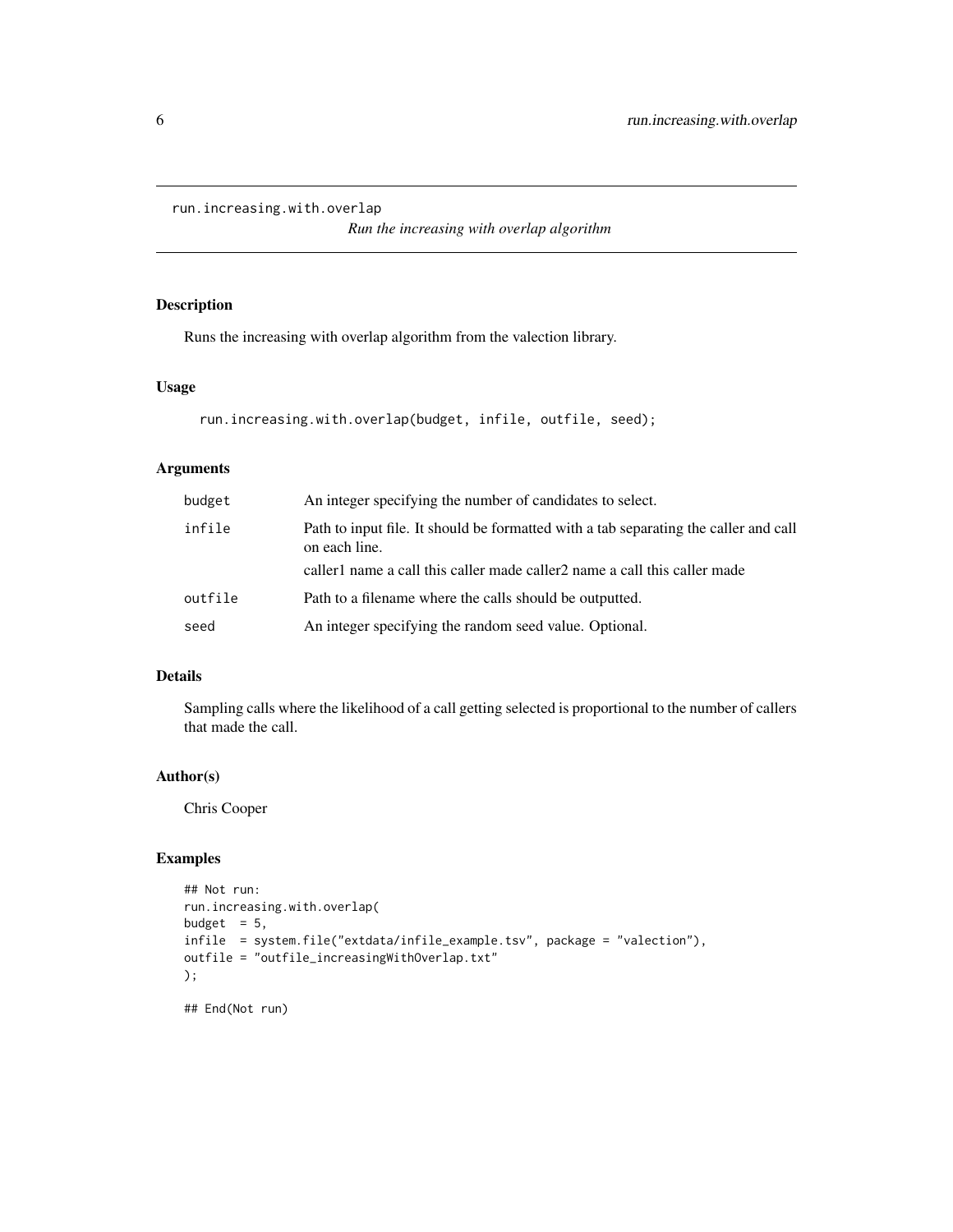<span id="page-6-0"></span>run.random.sampling *Run the random sampling algorithm*

#### Description

Runs the random sampling algorithm from the valection library.

#### Usage

```
run.random.sampling(budget, infile, outfile, seed);
```
#### Arguments

| budget  | An integer specifying the number of candidates to select.                                             |
|---------|-------------------------------------------------------------------------------------------------------|
| infile  | Path to input file. It should be formatted with a tab separating the caller and call<br>on each line. |
|         | caller 1 name a call this caller made caller 2 name a call this caller made                           |
| outfile | Path to a filename where the calls should be outputted.                                               |
| seed    | An integer specifying the random seed value. Optional.                                                |

#### Details

Sampling calls randomly where each call has an equal probability of getting selected.

#### Author(s)

Chris Cooper

#### Examples

```
## Not run:
run.random.sampling(
budget = 5,
infile = system.file("extdata/infile_example.tsv", package = "valection"),
outfile = "outfile_randomSampling.txt"
);
```